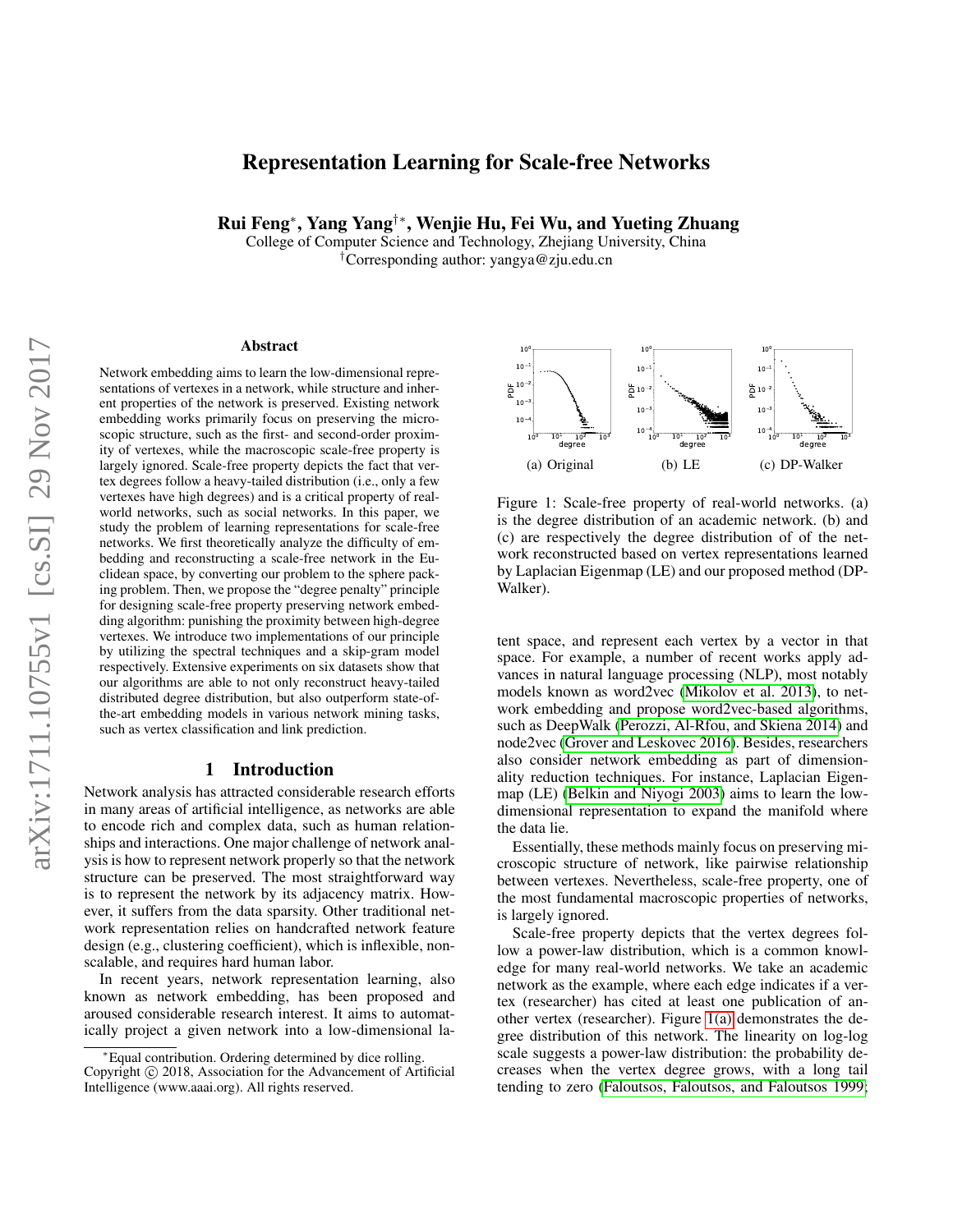[Adamic and Huberman 1999\)](#page-7-5). In other words, there are only a few vertexes of high degrees. The majority of vertexes connected to a high-degree vertex is, however, of low degree, and not likely connected to each other.

Moreover, compared with the microscopic structure, the macroscopic scale-free property imposes a higher level constraint on the vertex representations: only a few vertexes can be close to many others in the learned latent space. Incorporating scale-free property in network embedding can reflect and preserve the sparsity of real-world networks and, in turn, provide effective information to make the vertex representations more discriminative.

In this paper, we study the problem of learning scalefree property preserving network embedding. As the representation of a network, vertex embedding vectors are expected to well reconstruct the network. Most existing algorithms learn network embedding in the Euclidean space. However, we find that most traditional network embedding algorithms will overestimate the number of higher degrees. Figure [1\(b\)](#page-0-1) gives an example, where the representation is learned by Laplacian Eigenmap. We analyze and try to understand this theoretically, and study the feasibility of recovering power-law distributed vertex degree in the Euclidean space, by converting our problem to the Sphere Packing problem. Through our analysis we find that theoretically, moderately increasing the dimension of embedding vectors can help to preserve the scale-free property. See details in Section [2.](#page-1-0)

Inspired by our theoretical analysis, we then propose the *degree penalty* principle for designing scale-free property preserving network embedding algorithms in Section [3:](#page-3-0) punishing the proximity between vertexes with high degrees. We further introduce two implementations of our approach based on the spectral techniques [\(Belkin and Niyogi 2003\)](#page-7-3) and the skip-gram model [\(Mikolov et al. 2013\)](#page-7-0). As Figure [1\(c\)](#page-0-2) suggests, our approach can better preserve the scalefree property of networks. In particular, the Kolmogorov-Smirnov (aka. K-S statistic) distance between the obtained degree distribution and its theoretical power-law distribution is 0.09, while the value for the degree distribution obtained by LE is 0.2 (the smaller the better).

To verify the effectiveness of our approach, we conduct experiments on both synthetic data and five real-world datasets in Section [4.](#page-4-0) The experimental results show that our approach is able to not only preserve the scale-free property of networks, but also outperform several state-of-the-art embedding algorithms in different network analysis tasks.

We summarize our contribution of this paper as follows:

- We analyze the difficulty and feasibility of reconstructing a scale-free network based on learned vertex representations in the Euclidean space, by converting our problem to the Sphere Packing problem.
- We propose the *degree penalty* principle and two implementations to preserve the scale-free property of networks and improve the effectiveness of vertex representations.
- We validate our proposed principle by conducting extensive experiments and find that our approach achieves a

significant improvement on six datasets and three tasks compared to several state-of-the-art baselines.

# 2 Theoretical Analysis

<span id="page-1-0"></span>In this section, we try to study why most network embedding algorithms will overestimate higher degrees theoretically, and analyze if there exists a solution of scale-free property preserving network embedding in the Euclidean space. This section also provides intuitions of our approach in Section [3.](#page-3-0)

# 2.1 Preliminaries

**Notations.** We consider an undirected network  $G = (V, E)$ , where  $V = \{v_1, \dots, v_n\}$  is the vertex set containing *n* vertexes and E is the edge set. Each  $e_{ij} \in E$  indicates an undirected edge between  $v_i$  and  $v_j$ . We define the adjacency matrix of G as  $A = [A_{ij}] \in \mathbb{R}^{n \times n}$ , where  $A_{ij} = 1$  if  $e_{ij} \in E$ and  $A_{ij} = 0$  otherwise. Let **D** be a diagonal matrix where  $D_{ii} = \sum_j A_{ij}$  is the degree of  $v_i$ .

Network embedding. In this paper, we focus on the representation learning for undirected networks. Given an undirected graph  $G = (V, E)$ , the problem of graph embedding aims to represent each vertex  $v_i \in V$  into a low-dimensional space  $R^k$ , i.e., learning a function  $f: V \mapsto U^{n \times k}$ , where U is the embedding matrix,  $k \ll n$  and network structures can be preserved in U.

Network reconstruction. As the representation of a network, the learned embedding matrix is expected to well reconstruct the network. In particular, one can reconstruct the network edges based on distances between vertexes in the latent space  $\mathcal{R}^k$ . For example, the probability of an edge existing between  $v_i$  and  $v_j$  can be defined as

$$
p_{i,j} = \frac{1}{1 + e^{\|\mathbf{u}_i - \mathbf{u}_j\|}}\tag{1}
$$

where the Euclidean distance between embedding vectors  $\mathbf{u}_i$ and  $\mathbf{u}_i$  of the vertex  $v_i$  and  $v_j$ , in respective, is considered. In practice, a threshold  $\varepsilon \in [0,1]$  is chosen and an edge  $e_{ij}$  will be created if  $p_{i,j} \geq \varepsilon$ . We call the above method as  $\varepsilon$ -NN, which is geometrically informative and a common method used in many existing work [\(Shaw and Jebara 2009;](#page-7-6) [Belkin and Niyogi 2003;](#page-7-3) [Alanis-Lobato, Mier, and Andrade-](#page-7-7)[Navarro 2016\)](#page-7-7).

#### 2.2 Reconstructing Scale-free Networks

Given a network, we call it as a scale-free network, when its vertex degrees follow a power-law distribution. In other words, there are only a few vertexes of high degrees. The majority of vertexes connected to a high-degree vertex is, however, of low degree, and not likely connected to each other. Formally, the probability density function of vertex degree  $D_{ii}$  has the following form:

$$
p_{D_{ii}}(d) = C d^{-\alpha}, \alpha > 1, d > d_{\min} > 0
$$
 (2)

where  $\alpha$  is the exponent parameter and C is the normalization term. In practice, the above power-law form only applies for vertexes with degrees greater than a certain minimum value  $d_{\text{min}}$  [\(Clauset, Shalizi, and Newman 2009a\)](#page-7-8).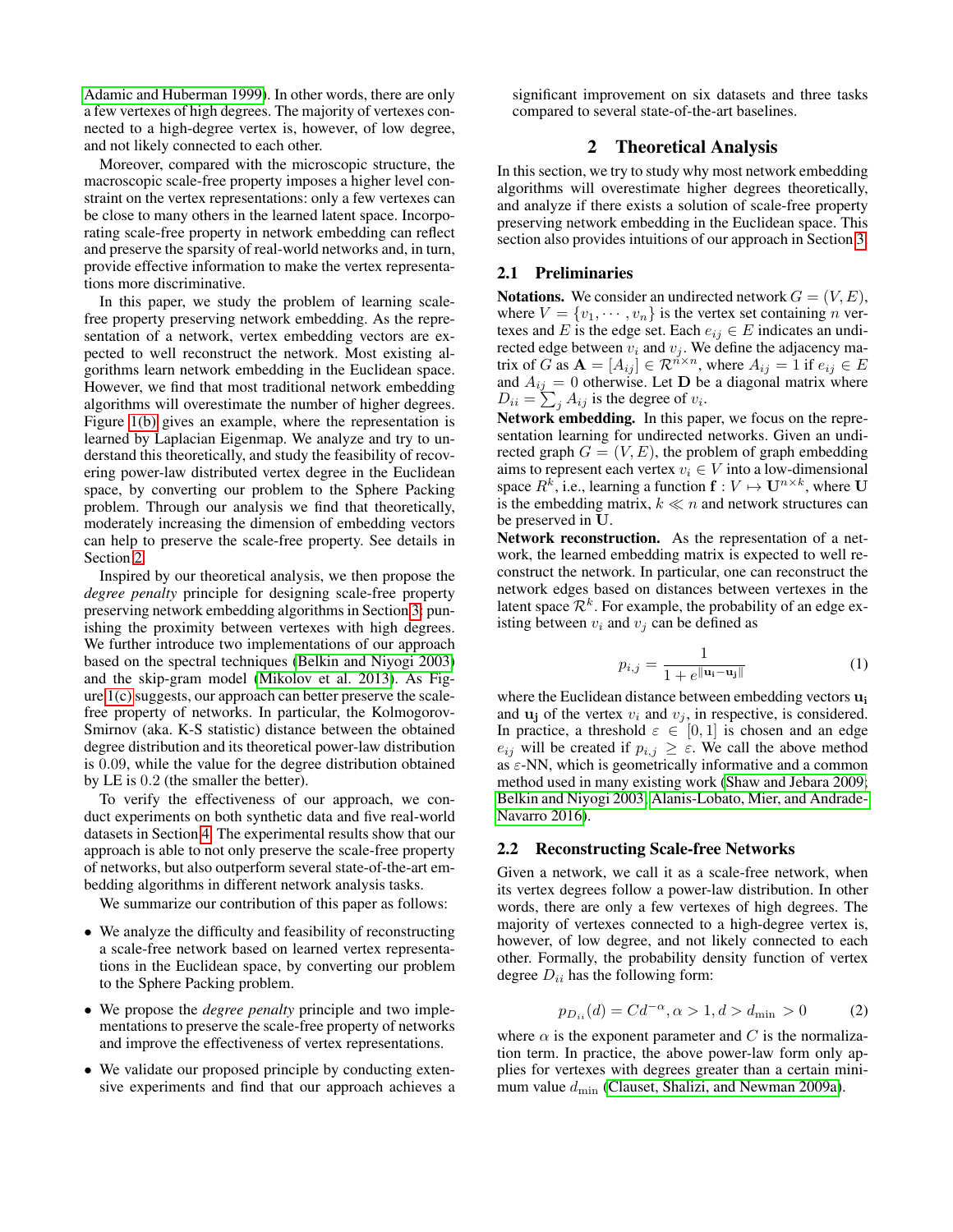

Figure 2: An illustration of an ego-network centered by a hub vertex, a potential embedding solution, which is equivalent to a sphere packing solution, and leads to a failed reconstruction, where higher degrees are overestimated.

However, it is difficult to reconstruct a scale-free network in the Euclidean space by  $\varepsilon$ -NN. As we see in Figure [1\(b\),](#page-0-1) the higher degrees will be overestimated. We aim to explain this theoretically.

**Intuition.** While reconstructing the network by  $\varepsilon$ -NN, we select a certain  $\varepsilon$ , and for a vertex  $v_i$  with embedding vector  $\mathbf{u_i}$ , we regard all points that fall in the closed ball of radius  $\varepsilon$  centered at  $\mathbf{u}_i$ , denoted by  $B(\mathbf{u_i}, \varepsilon)$ , as ones having edges with  $v_i$ . When  $v_i$  is a high-degree vertex, there will be many points in  $B(\mathbf{u_i}, \varepsilon)$ . We expect these points are far away from each other, keeping more vertexes with low degree and thus in turn keep the power-law distribution. However, intuitively, as these points are placed in the same closed ball  $B(\mathbf{u_i}, \varepsilon)$ , it will be more likely that their distances from each other are less than  $\varepsilon$ . As a result, there will be many edges created among those points, which violates the assumption of the scale-free property.

Following the above idea, we introduce a theorem below, which is discussed in  $\mathcal{R}^k$ , and without loss of generality, we set  $\varepsilon$  as 1.

<span id="page-2-0"></span>**Theorem 1** (Sphere Packing). There are m points in  $B(0, 1)$ whose distances from each other are larger than or equal to 1, if and only if, there exists m disjoint spheres of radius  $1/2$ in  $B(0, 3/2)$ .

*Proof.* The center of any sphere of radius  $1/2$  in  $B(0, 3/2)$ falls in  $B(0, 1)$  and the distance between any two centers of two different spheres of radius 1/2 is larger than or equal to 1. Ш

Remark. Theorem [1](#page-2-0) converts our problem of reconstructing a scale-free network to the *Sphere Packing Problem*, which seeks to find the optimal packing of spheres in high dimensional spaces [\(Cohn and Elkies 2003;](#page-7-9) [Vance 2011;](#page-7-10) [Venkatesh 2012\)](#page-8-0). Figure [2](#page-2-1) gives an example, where a network centered by a high-degree vertex is embedded into a two-dimensional space. The embedding result corresponds to an equivalent Sphere Packing solution, which fails to place enough disjoint spheres and leads to a failed network reconstruction (many nonexistent edges are created). Formally, we define the packing density as follows:

Definition 1 (Packing Density). The packing density is the fraction of the space filled by the spheres making up the packing. For convenience, we define the optimal sphere <span id="page-2-1"></span>packing density in  $\mathcal{R}^k$  as  $\Delta_k$ , which means no packing of spheres in  $\mathcal{R}^k$  achieves a packing density larger than  $\Delta_k$ .

As Theorem [1](#page-2-0) suggests, we aim to find a packing solution with large density so that more points in a closed sphere can keep their distance larger than 1. However, in general cases, finding the optimal packing density remains an open problem. Still, we are able to derive the upper and lower bounds of  $\Delta_k$  for sufficiently large k.

**Theorem 2** (Upper and lower bounds for  $\Delta_k$ ).

$$
-1 \le \lim_{k \to \infty} \frac{1}{k} \log_2 \Delta_k \le -0.599
$$

Specifically, we have

<span id="page-2-3"></span>
$$
\Delta_k \ge 2^{-k}, k \ge 1 \tag{3}
$$

And the following inequality holds for sufficiently large  $k$ :

<span id="page-2-2"></span>
$$
\Delta_k \le 2^{-0.599k} \tag{4}
$$

Eq. [4](#page-2-2) is one of the best upper bound when  $k \ge 115$  [\(Cohn](#page-7-11) [and Zhao 2014\)](#page-7-11). The proof of the above theorem can be found in the work of [Kabatiansky and Levenshtein.](#page-7-12)

**Theorem 3.** Suppose x is in  $\mathcal{R}^k$ ,  $\varepsilon > 0$ , and there can be at most  $M_k$  points in  $B(x, \varepsilon)$  whose distances from each other are larger than  $\varepsilon$ , then

<span id="page-2-4"></span>
$$
\left\lfloor \left(\frac{3}{2}\right)^k \right\rfloor \le M_k \le \left\lfloor 3^k 2^{-0.599k} \right\rfloor \tag{5}
$$

where  $|\cdot|$  means taking the integer part. The upper bound holds for sufficiently large

*Proof.* By Theorem [1](#page-2-0) we only need to estimate the number of disjoint spheres of radius  $\frac{1}{2} \varepsilon$  that can be fitted in B(x,  $\frac{3}{2}\varepsilon$ ). The volume of a k-dimensional ball of radius R is given by  $\frac{\pi^{k/2}}{\Gamma(k/2+1)} R^k$ . Plugging in the radius, the volumes of  $B(x, \frac{3}{2}\varepsilon)$  and a sphere of radius  $\frac{1}{2}\varepsilon$  are respectively  $V_1 = \frac{\pi^{k/2}}{\Gamma(k/2+1)} \left(\frac{3}{2}\varepsilon\right)^k$  and  $V_2 = \frac{\pi^{k/2}}{\Gamma(k/2+1)} \left(\frac{1}{2}\varepsilon\right)^k$ . Since the optimal packing density is given by  $\Delta_k$ , we have

$$
M_k = \left\lfloor \Delta_k \frac{V_1}{V_2} \right\rfloor = \left\lfloor 3^k \Delta_k \right\rfloor
$$

Combing with Eq. [3](#page-2-3) and Eq. [4,](#page-2-2) we obtain the inequality as desired. $\Box$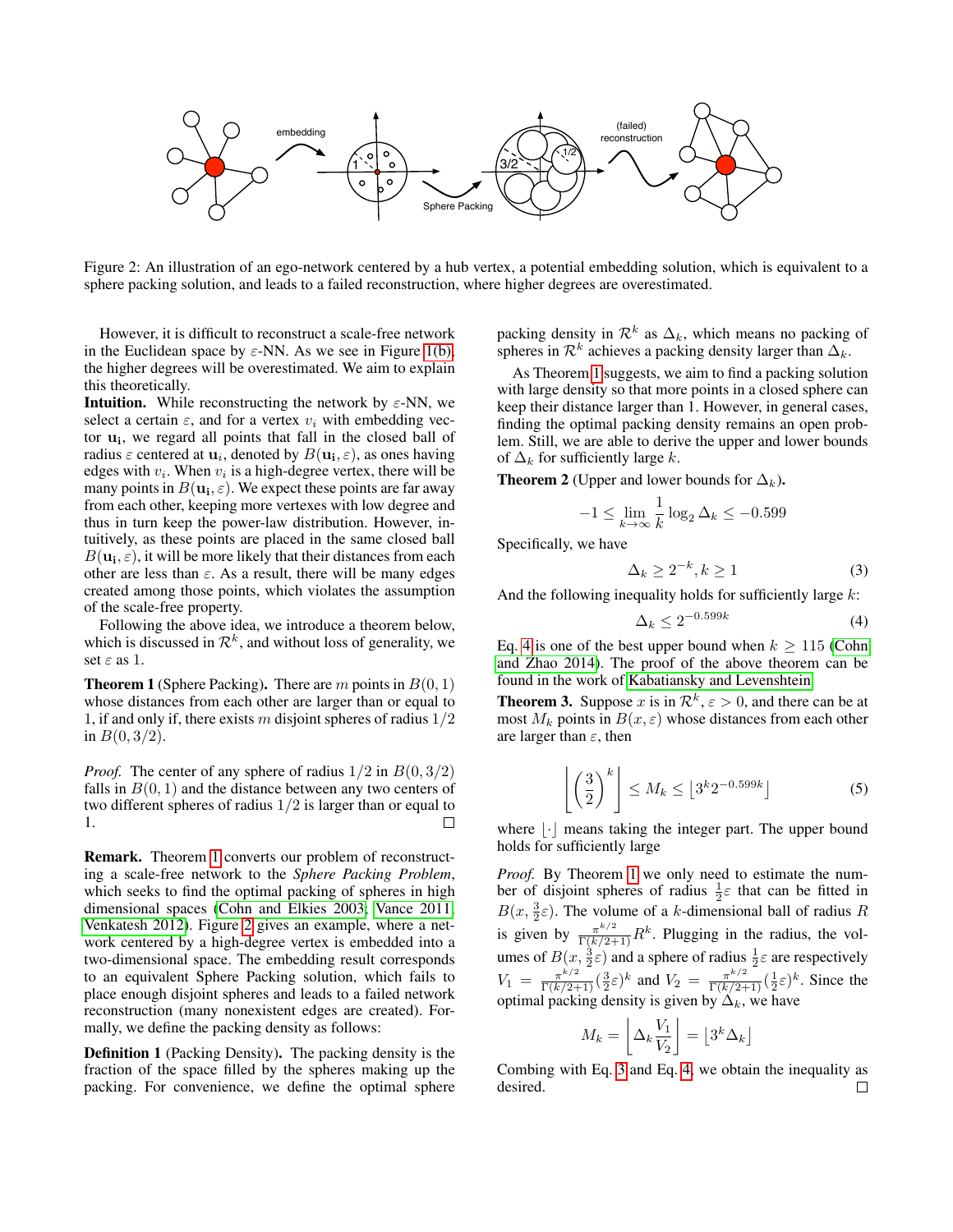**Discussion.** The lower bound of  $M_k$  in Eq. [5](#page-2-4) suggests the feasibility to reconstruct scale-free network by  $\varepsilon$ -NN in the Euclidean space, when  $k$ , the dimension of embedding vector, is sufficiently large. For instance, when  $k = 100$ , we have  $M_k > 4.06 \times 10^{17}$ , which is enough to keep scale-free property holds for most real-world networks.

#### 3 Our Approach

<span id="page-3-0"></span>General idea. Inspired by our theoretical analysis, we propose a principle of *degree penalty* for designing scale-free property preserving embedding algorithms: *while preserving first- and second-order proximity, the proximity between vertexes that have high degrees shall be punished*. We give the general idea behind this principle below.

Scale-free property is featured by the ubiquitous existence of "big hubs" which attract most edges in the network. Most of existing network embedding algorithms, explicitly or implicitly, attempt to keep these big hubs close to their neighbors by preserving first-order and/or secondorder proximity [\(Belkin and Niyogi 2003;](#page-7-3) [Tang et al. 2015;](#page-7-13) [Perozzi, Al-Rfou, and Skiena 2014\)](#page-7-1). However, connecting to big hubs does not imply proximity as strong as connecting to vertexes with mediocre degrees. Taking social network as an example, where a famous celebrity may receive a lot of followers. However, the celebrity may not be familiar or similar to her followers. Besides, two followers of the same celebrity may not know each other at all and can be totally dissimilar. As a comparison, a mediocre user is more likely to known and to be similar to her followers.

From another perspective, a high-degree vertex  $v_i$  is more likely to hurt the scale-free property, as placing more disjoint spheres in a closed ball is more difficult (Section [2\)](#page-1-0).

The *degree penalty* principle can be implemented by various methods. In this paper, we introduce two proposed models based on our principle, implemented by spectral techniques and skip-gram models respectively.

#### 3.1 Model I: DP-Spectral

Our first model, Degree Penalty based Spectral Embedding (DP-Spectral), mainly utilizes graph spectral techniques. Given a network  $G = (V, E)$  and its adjacency matrix **A**, we define a matrix C to indicate the common neighbors of any two vertexes in  $G$ :

$$
\mathbf{C} \triangleq \mathbf{A}^T \mathbf{A} - \text{diag}(\mathbf{A}^T \mathbf{A})
$$
 (6)

where  $C_{ij}$  is the number of common neighbors of  $v_i$  and  $v_j$ . C can be also regarded as a measurement of second-order proximity, and can be easily extended to further consider first-order proximity by

<span id="page-3-3"></span>
$$
\mathbf{C}' \triangleq \mathbf{C} + \mathbf{A} \tag{7}
$$

As we aim to model the influence of vertex degrees in our model, we further extend  $C'$  to consider degree penalty as

$$
\mathbf{W} \triangleq (\mathbf{D}^{-\beta})^T \mathbf{C}' \mathbf{D}^{-\beta} \tag{8}
$$

where  $\beta \in \mathcal{R}$  is the model parameter used to indicate the strength of degree penalty, and  **is a diagonal matrix where** 

 $D_{ii}$  is the degree of  $v_i$ . Thus W is proportional to C' and is inversely proportional to vertex degrees.

Objective. Our goal is to learn vertex representations U, where  $\mathbf{u}_i \in \mathcal{R}^k$  is the *i*th row of U and represents the embedding vector of vertex  $v_i$ , and minimize

<span id="page-3-2"></span>
$$
\sum_{i,j} \|\mathbf{u}_i - \mathbf{u}_j\|^2 W_{ij}
$$
 (9)

under the constraint

<span id="page-3-1"></span>
$$
\mathbf{U}^T \mathbf{D} \mathbf{U} = \mathbf{I} \tag{10}
$$

Eq. [10](#page-3-1) is provided such that the embedding vectors will not collapse onto a subspace of dimension less than  $k$  [\(Belkin](#page-7-3) [and Niyogi 2003\)](#page-7-3).

Optimization. In order to minimize Eq. [9,](#page-3-2) we utilize graph Laplacian, which is an analogy to the Laplacian operator in multivariate calculus. Formally, we define graph Laplacian, L, as follows:

$$
\mathbf{L} \triangleq \mathbf{D} - \mathbf{W} \tag{11}
$$

Observe that

$$
\sum_{i,j} W_{ij} \|\mathbf{u}_i - \mathbf{u}_j\|^2 = \text{trace}(\mathbf{U}^{\mathbf{T}} \mathbf{L} \mathbf{U}) \tag{12}
$$

The desired U minimizing the objective function [\(9\)](#page-3-2) is obtained by putting

$$
\mathbf{U} = [\mathbf{t}_1, \dots, \mathbf{t}_k] \tag{13}
$$

where  $t_i$  is an eigenvector of **L**. In practice, we use normalized form of W and L, (i.e.,  $D^{-1/2}WD^{1/2}$  and  $\mathbf{I} - \mathbf{D}^{-1/2}\mathbf{W}\mathbf{D}^{1/2}$ ).

#### 3.2 Model II: DP-Walker

Our second method, Degree Penalty based Random Walk (DP-Walker), utilizes a skip-gram model, word2vec.

We start with a brief description of the word2vec model and its applications on network embedding tasks. Given a text corpus, Mikolov et al. proposed word2vec to learn the representation of each word by facilitating the prediction of its context. Inspired by it, some network embedding algorithms like DeepWalk [\(Perozzi, Al-Rfou, and Skiena 2014\)](#page-7-1) and node2vec [\(Grover and Leskovec 2016\)](#page-7-2) define a vertex's "context" by co-occurred vertexes in random walk generated paths.

Specifically, the Random Walk rooted at vertex  $v_i$  is a stochastic process  $\mathcal{V}_{v_i}^k, k = 1, \dots, m$ , where  $\mathcal{V}_{v_i}^{k+1}$  is a vertex sampled from the neighbors of  $\mathcal{V}_{v_i}^k$  and m is the path length. Traditional methods regard  $P(\mathcal{V}_{v_i}^{k+1} | \mathcal{V}_{v_i}^k)$  as a uniform distribution where each neighbor of  $\mathcal{V}_{v_i}^k$  has the equal chance to be sampled.

However, as our proposed Degree Penalty principle suggests, a neighbor  $v_i$  of a vertex  $v_j$  with high degree may not be similar to  $v_j$ . In other words,  $v_j$  shall have less chance to be sampled as one of  $v_i$ 's context. Thus, we define the probability of the random walk jumping from  $v_i$  to  $v_j$  as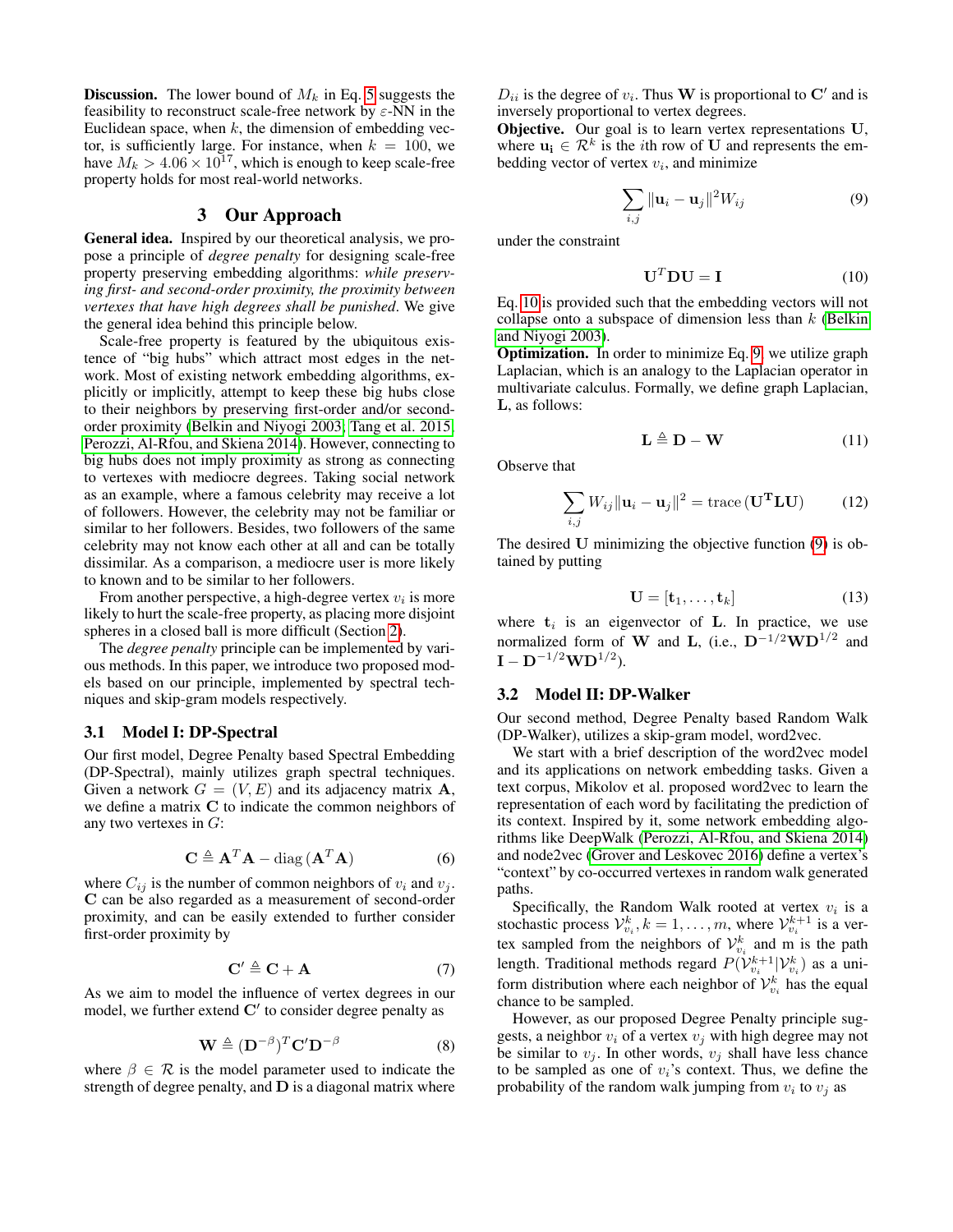<span id="page-4-1"></span>
$$
Pr(v_j|v_i) \propto \frac{C'_{ij}}{(D_{ii}D_{jj})^{\beta}}
$$
 (14)

where C' can be found in Eq. [7](#page-3-3) and  $\beta$  is the model parame-ter. According to Eq. [14,](#page-4-1) we find that  $v_j$  will have a greater chance to be sampled when it has more common neighbors with  $v_i$  and has a lower degree. After obtaining random walk generated paths, we enable skip-gram to learn effective vertex representations for G by predicting each vertex's context. This results in an optimization problem

$$
\underset{\mathbf{U}}{\arg\min} - \log \Pr \left( \{ v_{i-w}, \dots, v_{i+w} \} \ v_i | \mathbf{u_i} \right) \tag{15}
$$

where  $2 \times w$  is the path length we consider. Specifically, for each random walk  $V_{v_i}$ , we feed it to skip-gram algorithm [\(Mikolov et al. 2013\)](#page-7-0) to update the vertex representations. For implementation, we use Hierarchical Softmax [\(Morin and Bengio 2005;](#page-7-14) [Mnih and Hinton 2009\)](#page-7-15) to estimate the concerned probability distribution.

# 4 Experiments

### <span id="page-4-0"></span>4.1 Experiment Setup

Datasets. We use four datasets, whose statistics are summarized in Table [1](#page-4-2) for the evaluations.

- Synthetic: We generate a synthetic dataset by the Preferential Attachment model [\(Vazquez 2003\)](#page-8-1), which describes the generation of scale-free networks.
- Facebook [\(Leskovec and Mcauley 2012\)](#page-7-16): This dataset is a subnetwork of Facebook<sup>[1](#page-4-3)</sup>, where vertexes indicate users of Facebook, and edges denote friendship between users.
- Twitter [\(Leskovec and Mcauley 2012\)](#page-7-16): This dataset is a subnetwork of Twitter<sup>[2](#page-4-4)</sup>, where vertexes indicate users of Twitter, and edges denote following relationships.
- Coauthor [\(Leskovec, Kleinberg, and Faloutsos 2007\)](#page-7-17): This network covers scientific collaborations between authors. Vertexes are authors. Vertexes are authors. An undirected edge exists between two authors if they have coauthored at least one paper.
- Citation [\(Tang et al. 2008\)](#page-7-18): Similar to Coauthor, this is also an academic network, where vertexes are authors. Edges indicate citations instead of coauthor relationship.
- Mobile: This is a mobile network provided by PPDai<sup>[3](#page-4-5)</sup>. Vertexes are PPDai registered users. An edge between two users indicates that one of the users has called the other. Overall, it consists of over one million calling logs.

Baseline methods. We compare the following four network embedding algorithms in our experiments:

• Laplacian Eigenmap (LE) [\(Belkin and Niyogi 2003\)](#page-7-3): This represents spectral-based network embedding algorithms. It aims to learn the low-dimensional representation to expand the manifold where the data lie.

<span id="page-4-2"></span>

|   |        | Synthetic Facebook | Twitter | Coauthor | Citation | Mobile  |
|---|--------|--------------------|---------|----------|----------|---------|
| V | 10000  | 4039               | 81306   | 5242     | 48521    | 198959  |
| E | 399580 | 88234              | 1768149 | 28980    | 357235   | 1151003 |

Table 1: Statistics of datasets.  $|V|$  indicates the number of vertexes and  $|E|$  denotes the number of edges.

- DeepWalk [\(Perozzi, Al-Rfou, and Skiena 2014\)](#page-7-1): This represents skip-gram model based network embedding algorithms. It first generates random walks on the network, and defines the context of a vertex by its co-occurred vertexes in paths. Then, it learns vertex representations by predicting each vertex's context. Specifically, we perform 10 random walks starting from each vertex, and each random walk will have a length of 40.
- DP-Spectral: This is a spectral technique based implementation of our degree penalty principle.
- DP-Walker: This is another implementation of our approach. It is based on a skip-gram model.

Unless otherwise specified, the embedding dimension for our experiments is 200.

Tasks. We first utilize different algorithms to learn vertex representations for a certain dataset, then apply the learned embeddings in three different tasks:

- Network reconstruction: this task aims to validate if an algorithm is able to preserve the scale-free property of networks. We evaluate the performance of different algorithms by the correlation coefficients between the reconstructed degrees and the degrees in the given network.
- Link prediction: given two vertexes  $v_i$  and  $v_j$ , we feed their embedding vectors,  $\mathbf{u_i}$  and  $\mathbf{u_j}$ , to a linear regression classifier and determine whether there exists an edge between  $v_i$  and  $v_j$ . Specifically, we use  $u_i - u_j$  as the feature, and randomly select about 1% pairs of vertexes for training and evaluation.
- Vertex classification: on this task, we consider the vertex labels. For instance, in Citation, each vertex has a label to indicate the researcher's research area. Specifically, given a vertex  $v_i$ , we define its feature vector as  $u_i$ , and train a linear regression classifier to determine its label.

#### 4.2 Network Reconstruction

Comparison results. In this task, after obtaining vertex representations, we use the  $\varepsilon$ -NN algorithm introduced in Section [2](#page-1-0) to reconstruct the network. We then evaluate the performance of different methods on reconstructing power-law distributed vertex degrees by considering three different correlation coefficients of the reconstructed degrees and original degrees: Pearson's  $r$  [\(Shao 2007\)](#page-7-19), Spearman's  $\rho$  [\(Spear](#page-7-20)[man 1904\)](#page-7-20), and Kendall's  $\tau$  [\(Kendall 1938\)](#page-7-21). All of these statistics are used to evaluate some relationship between paired samples. Pearson's  $r$  is used to detect linear relationships, while Spearman's  $\rho$  and Kendall's  $\tau$  are capable of finding monotonic relationships.

To select  $\varepsilon$ , for each algorithm, we roll over all values of  $\varepsilon$  ranging from 0.01 to 1 with step 0.01, and choose the

<span id="page-4-3"></span><sup>1</sup> http://facebook.com

<span id="page-4-4"></span><sup>&</sup>lt;sup>2</sup>http://twitter.com

<span id="page-4-5"></span><sup>&</sup>lt;sup>3</sup>The largest unsecured micro-credit loan platform in China.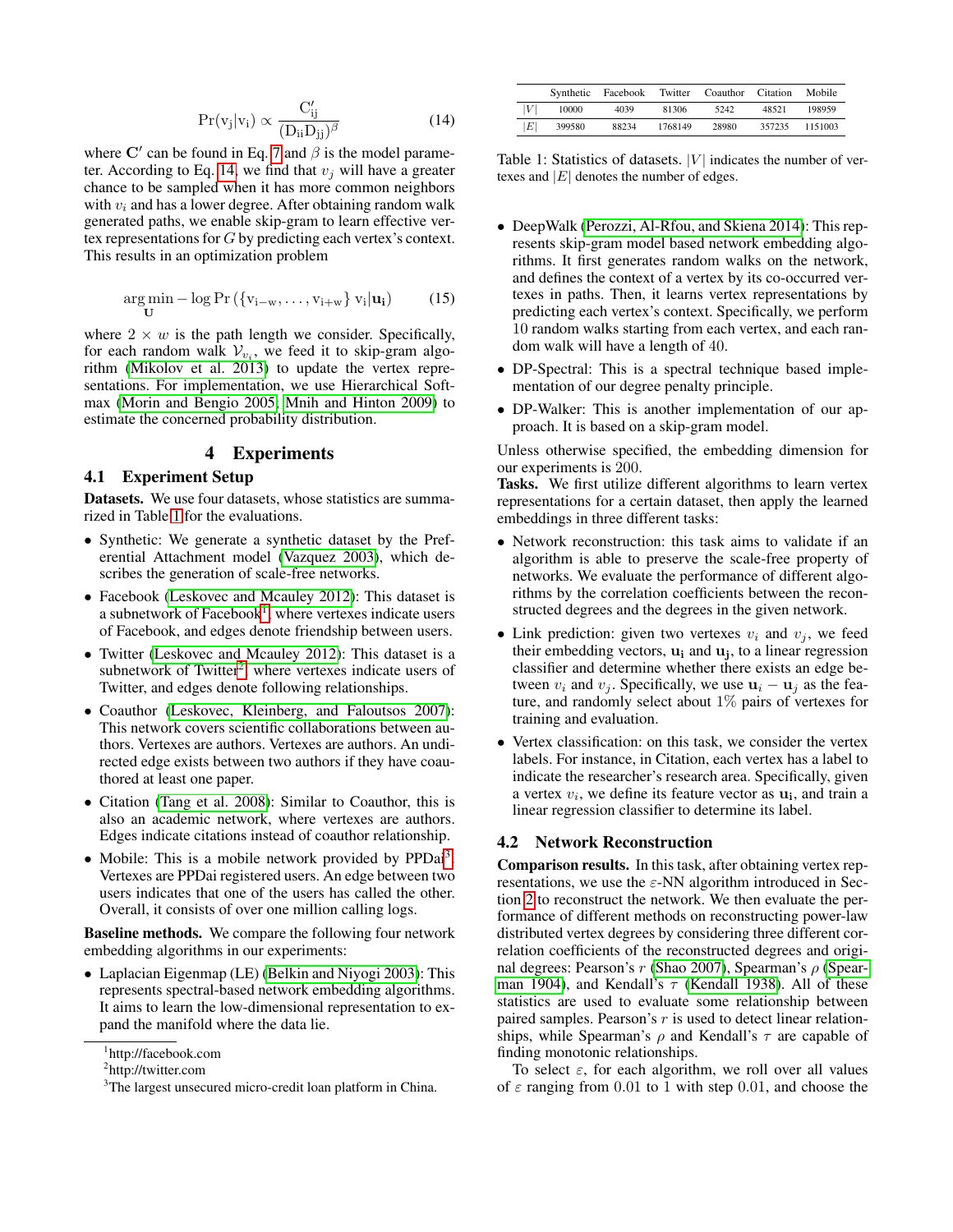<span id="page-5-1"></span>

<span id="page-5-2"></span>Figure 3: Model parameter analysis. (a) and (b) demonstrate the sensitivity of the embedding dimension k in Synthetic and Facebook dataset respectively. (c) and (d) present the sensitivity of the degree penalty parameter  $\beta$ . We omit the results on other datasets due to space limitation.

| Dataset   | Method $(\varepsilon)$ | Pearson | Spearman | Kendall |
|-----------|------------------------|---------|----------|---------|
|           | LE(0.55)               | 0.14    | 0.054    | 0.039   |
| Synthetic | DeepWalk $(0.91)$      | 0.47    | $-0.22$  | $-0.18$ |
|           | $DP-Spectral (0.52)$   | 0.92    | 0.79     | 0.63    |
|           | $DP-Walker (0.95)$     | 0.94    | 0.63     | 0.52    |
|           | LE(0.52)               | 0.48    | 0.18     | 0.12    |
| Facebook  | DeepWalk $(0.81)$      | 0.73    | 0.65     | 0.49    |
|           | $DP-Spectral (0.52)$   | 0.87    | 0.67     | 0.51    |
|           | $DP-Walker (0.84)$     | 0.75    | 0.73     | 0.57    |
|           | LE(0.81)               | 0.17    | 0.19     | 0.17    |
| Twitter   | DeepWalk $(0.51)$      | 0.08    | 0.21     | 0.26    |
|           | $DP-Spectral (0.93)$   | 0.50    | 0.34     | 0.27    |
|           | $DP-Walker(0.087)$     | 0.40    | 0.33     | 0.27    |
|           | LE(0.50)               | 0.32    | 0.04     | 0.03    |
| Coauthor  | DeepWalk $(0.92)$      | 0.66    | 0.31     | 0.25    |
|           | $DP-Spectral (0.51)$   | 0.64    | 0.69     | 0.55    |
|           | $DP-Walk(0.93)$        | 0.75    | 0.44     | 0.35    |
|           | LE (0.99)              | 0.11    | $-0.27$  | $-0.20$ |
| Citation  | DeepWalk (0.97)        | 0.51    | 0.28     | 0.20    |
|           | $DP-Spectral (0.50)$   | 0.45    | 0.72     | 0.54    |
|           | DP-Walker (0.98)       | 0.62    | 0.65     | 0.50    |
|           | LE(0.51)               | 0.10    | 0.05     | 0.04    |
| Mobile    | DeepWalk $(0.71)$      | 0.77    | 0.22     | 0.20    |
|           | $DP-Spectral (0.50)$   | 0.40    | 0.68     | 0.60    |
|           | DP-Walker (0.78)       | 0.93    | 0.22     | 0.20    |

<span id="page-5-0"></span>Table 2: Performance of different methods on scale-free property reconstruction. For each method,  $\varepsilon$  (indicated after the corresponding method) is chosen so that Pearson is maximized.

value which maximizes the Pearson's correlation coefficient between the original and recovered degrees. Our selection of Pearson's  $r$  as evaluation metric is because of the scale-free property of degree distribution.

From Table [2,](#page-5-0) we see that our algorithms outperform the baselines significantly. Especially, Pearson's r of DP-Walker achieves at least  $44.5\%$  improvement, and Spearman's  $\rho$  of DP-Spectral achieves at least 84.3% improvement. The good fitness of the vertex degree reconstructed by our algorithms suggests that we can better preserve the scale-free property of the network. Besides, we see that the best  $\varepsilon$  to maximize Pearson's  $r$  for DP-Spectral is more stable (i.e., around  $(0.51)$ ) than other methods. Thus one can tune DP-Spectral's parameters more easily in practice.

Preserving Scale-free Property. After reconstructing the

<span id="page-5-4"></span><span id="page-5-3"></span>network, for each embedding algorithm, we validate its effectiveness to preserve the scale-free property, by fitting the reconstructed degree distribution (e.g., Figure [1\(b\)](#page-0-1) and (c)) to a theoretical power-law distribution [\(Alstott, Bull](#page-7-22)[more, and Plenz 2014\)](#page-7-22). We then calculate the Kolmogorov-Smirnov distance between these two distributions and find that the proposed methods can always obtain better results compared to baselines (0.115 vs 0.225 averagely).

Parameter analysis. We further study the sensitivity of model parameters: embedding dimension and degree penalty weight  $β$ . We only present the results on Synthetic and Facebook and omit others due to space limitation. Figure [3\(a\)](#page-5-1) and [3\(b\)](#page-5-2) shows the Pearson correlation coefficients resulted by our algorithm with different embedding dimensions. When the embedding dimension grows, the performance increases significantly. The figures suggest that when embedding a network into Euclidean space, there is a dimension which is sufficient for preserving scale-free property, and further increase of the embedding dimension has limited effect. Correlation does not change drastically for DP-Walker as the dimension increases, as the figure suggests. The figures also show that DP-Walker is able to obtain fairly high Pearson correlation even in a lower dimension and it requires an embedding dimension lower than DP-Spectral does for a satisfactory performance.

We also study how  $\beta$  influences the performance. Figure  $3(c)$  and  $3(d)$  shows that DP-Spectral is more sensitive to the choice of  $\beta$ . This is largely due to the fact that in DP-Spectral, the influence of  $\beta$  is manifested in the objective function (Eq. [9\)](#page-3-2), which imposes a stronger restriction than its counterpart in DP-Walker, which is embodied in the sampling process. Figure  $3(c)$  and  $3(d)$  shows that the optimal choice of  $\beta$  varies from graph to graph. It makes sense, since  $\beta$  can be viewed as a punishment on the degrees, and the influence of  $\beta$  is therefore supposedly related to the topology of the original network.

#### 4.3 Link Prediction

In this task, we consider the following evaluation metrics: Precision, Recall, and F1-score. Table [3](#page-6-0) demonstrates the performance of different methods on the link prediction task. For our methods, we use the model parameter  $\beta$  as optimized in Table [2.](#page-5-0) We see that, in most cases, DP-Spectral obtains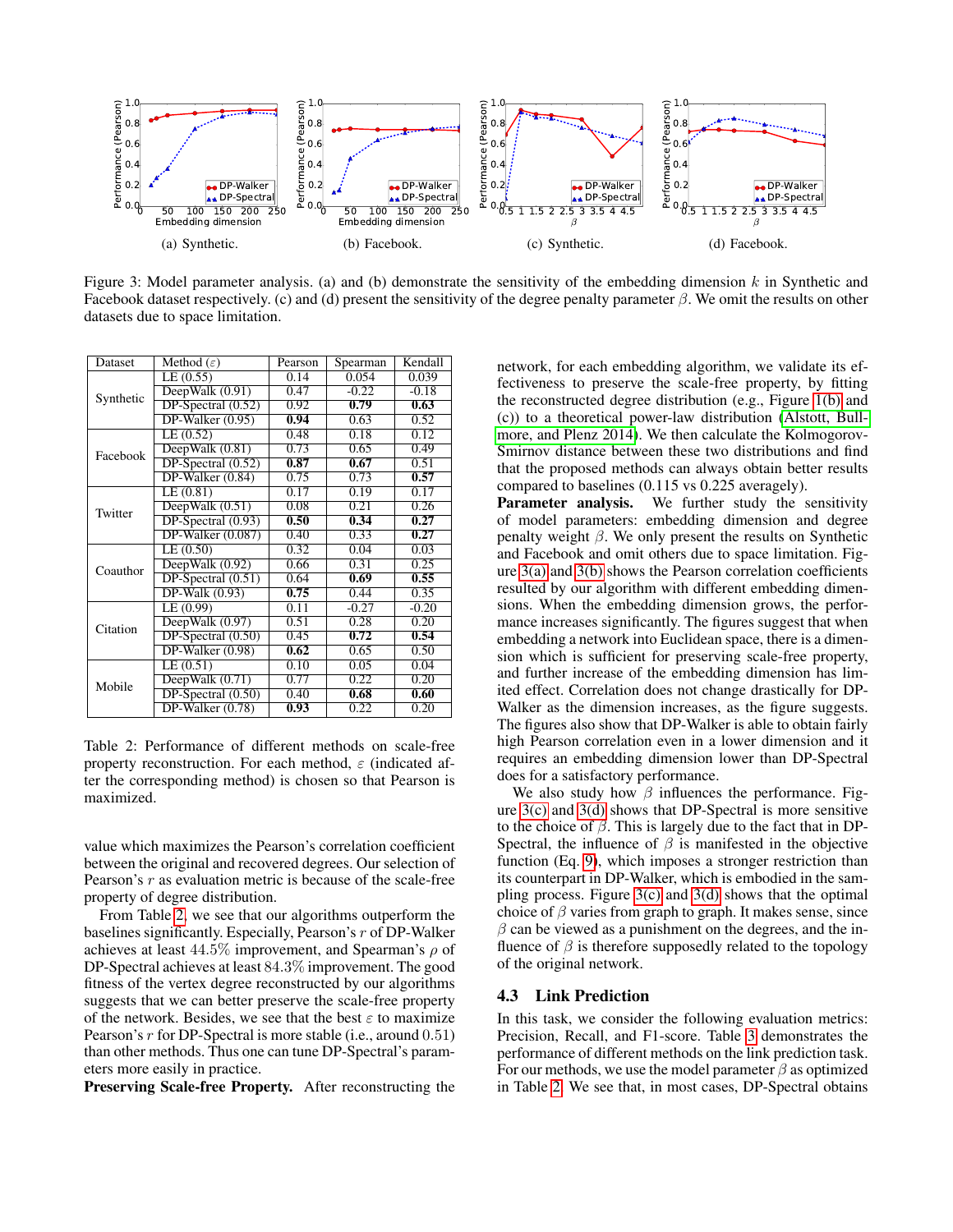| Dataset   | Method             | Precision | Recall            | F1                |  |
|-----------|--------------------|-----------|-------------------|-------------------|--|
|           | LΕ                 | 0.52      | 0.53              | 0.53              |  |
|           | Deepwalk           | 0.51      | 0.51              | 0.51              |  |
| Synthetic | <b>DP-Spectral</b> | 0.64      | 0.68              | 0.66              |  |
|           | <b>DP-Walker</b>   | 0.61      | 0.63              | 0.62              |  |
|           | LE                 | 0.75      | 0.92              | 0.83              |  |
| Facebook  | Deepwalk           | 0.84      | 0.97              | $\overline{0.90}$ |  |
|           | DP-Spectral        | 0.76      | 0.98              | 0.85              |  |
|           | DP-Walker          | 0.82      | 0.95              | 0.89              |  |
|           | LE                 | 0.58      | 0.35              | 0.43              |  |
| Twitter   | Deepwalk           | 0.65      | 0.77              | 0.70              |  |
|           | DP-Spectral        | 0.59      | 0.98              | 0.73              |  |
|           | <b>DP-Walker</b>   | 0.54      | 0.58              | 0.56              |  |
|           | LE                 | 0.61      | 0.83              | 0.70              |  |
| Coauthor  | Deepwalk           | 0.55      | 0.58              | 0.56              |  |
|           | DP-Spectral        | 0.62      | $\overline{0.89}$ | 0.73              |  |
|           | DP-Walker          | 0.56      | 0.66              | 0.61              |  |
|           | LE                 | 0.54      | 0.56              | 0.55              |  |
| Citation  | Deepwalk           | 0.54      | 0.56              | 0.55              |  |
|           | <b>DP-Spectral</b> | 0.52      | 0.99              | 0.68              |  |
|           | <b>DP-Walker</b>   | 0.55      | 0.57              | 0.56              |  |
|           | LE                 | 0.75      | 0.36              | 0.48              |  |
| Mobile    | Deepwalk           | 0.55      | 0.60              | 0.57              |  |
|           | <b>DP-Spectral</b> | 0.63      | 0.89              | 0.74              |  |
|           | DP-Walker          | 0.54      | 0.58              | 0.56              |  |

<span id="page-6-0"></span>Table 3: Experimental results of link prediction.

| Method      | Acrh | $\mathbf{CN}$ | CS   | DМ   | THM  | <b>GRA</b> | <b>INK</b> |
|-------------|------|---------------|------|------|------|------------|------------|
| LE          | 0.36 | 0.75          | 0.14 | 0.37 | 0.46 | 0.13       | 0.86       |
| Deepwalk    | 0.54 | 0.54          | 0.52 | 0.56 | 0.56 | 0.56       | 0.85       |
| DP-Walker   | 0.56 | 0.57          | 0.54 | 0.58 | 0.58 | 0.55       | 0.85       |
| DP-Spectral | 0.71 | 0.74          | 0.78 | 0.76 | 0.74 | 0.75       | 0.85       |

<span id="page-6-1"></span>Table 4: Accuracy of multi-classification task. The labels stand Architecture, Computer Network, Computer Science, Data Mining, Theory, Graphics, and Unknown, respectively.

the best performance, which suggests that with the help of the proposed principle, we can not only preserve the scalefree property of networks, but also improve the effectiveness of the embedding vectors.

### 4.4 Vertex Classification

Table [4](#page-6-1) lists the accuracy of vertex classification task on Citation. Our task is to determine an author's research area, which is a multi-classification problem. We define features as vertex representation obtained by the four different embedding algorithms. Generally, from the table, we see that DP-Walker and DP-Spectral beat respectively Deepwalk and Laplacian Eigenmap. In particular, DP-Spectral achieves the best result for 5 out of 7 labels. Besides, we can also observe its stability of the performance. DP-Spectral's result on all labels is more stable than other methods. In comparison, LE achieves a satisfactory result for two labels, but for others the result can be poor. Specifically, the standard deviation of DP-Spectral is 0.04, while the value is 0.26 for LE and 0.1 for DeepWalk.

# 5 Related Work

Network embedding. Network embedding aims to learn representations for vertexes in a given network. Some researchers regard network embedding as part of dimensionality reduction techniques. For example, Laplacian Eigenmaps (LE) [\(Belkin and Niyogi 2003\)](#page-7-3) aims to learn the vertex representation to expand the manifold where the data lie. As a variant of LE, Locality Preserving Projections (LPP) [\(He](#page-7-23) [et al. 2005\)](#page-7-23) learns a linear projection from feature space to embedding space. Besides, there are other linear [\(Jol](#page-7-24)[liffe 2002\)](#page-7-24) and non-linear [\(Tenenbaum, De Silva, and Lang](#page-7-25)[ford 2000\)](#page-7-25) network embedding algorithms for dimensionality reduction. Recent network embedding works take advancements in natural language processing, most notably models known as word2vec [\(Mikolov et al. 2013\)](#page-7-0), which learns the distributed representations of words. Building on word2vec, Perozzi et al. define a vertex's "context" by their co-occurrence in a random walk path [\(Perozzi, Al-Rfou,](#page-7-1) [and Skiena 2014\)](#page-7-1). More recently, Grover et al. propose a mixture of width-first and breadth-first search based procedure to generate paths of vertexes [\(Grover and Leskovec](#page-7-2) [2016\)](#page-7-2). Dong et al. further develop the model to handle heterogeneous networks [\(Dong, Chawla, and Swami 2017\)](#page-7-26). LINE [\(Tang et al. 2015\)](#page-7-13) decomposes a vertex's context into first-order (neighbors) and second-order (two-degree neighbors) proximity. Wang et al. preserve community information in their vertex representations [\(Wang et al. 2017\)](#page-8-2). However, all of above methods focus on preserving microscopic network structure and ignore macroscopic scale-free property of networks.

Scale-free Networks. The scale-free property has been discovered to be ubiquitous over a variety of network systems [\(Mood 1950;](#page-7-27) [Newman 2005;](#page-7-28) [Clauset, Shalizi, and](#page-7-29) [Newman 2009b\)](#page-7-29), such as the Internet Autonomous System graph [\(Faloutsos, Faloutsos, and Faloutsos 1999\)](#page-7-4), the Internet router graph [\(Govindan and Tangmunarunkit 2000\)](#page-7-30), the degree distributions of subsets of the world wide web (Barabási and Albert 1999). [Newman](#page-7-28) provides a comprehensive list of such work [\(Newman 2005\)](#page-7-28). However, investigating the scale-free property in a low-dimensional vector space and establishing its cooperation with network embedding have not been fully considered.

# 6 Conclusion

In this paper, we study the problem of learning the scale-free property preserving network embeddings. We first analyze the feasibility of reconstructing a scale-free network based on learned vertex representations in the Euclidean space by converting our problem to the Sphere Packing problem. We then propose the *degree penalty* principle as our solution and introduce two implementations by leveraging spectral techniques and a skip-gram model respectively. The proposed principle can also be implemented using other methods, which is left as our future work. We at last conduct extensive experiments on both synthetic data and five realworld datasets to verify the effectiveness of our approach.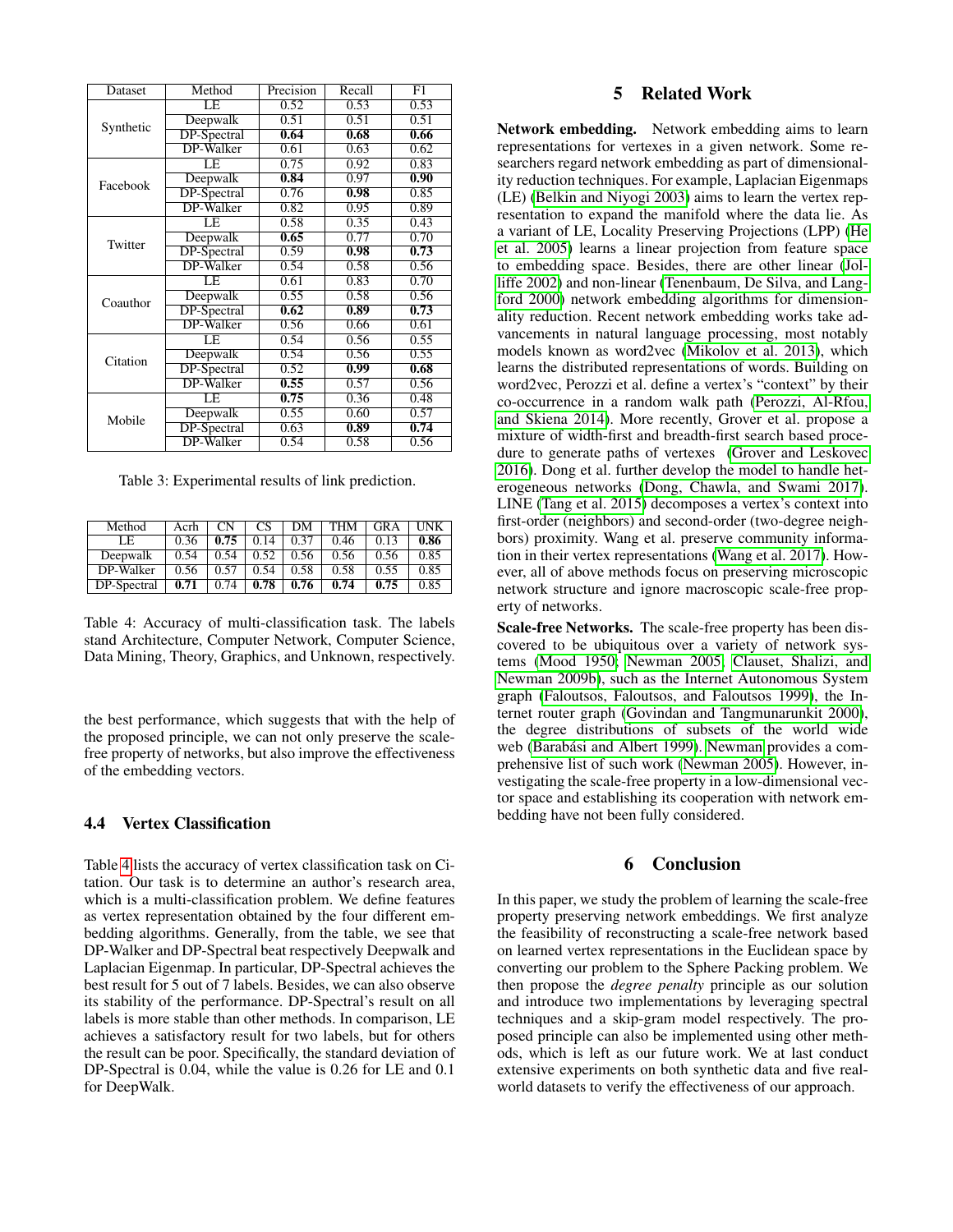Acknowledgements. The work is supported by the Fundamental Research Funds for the Central Universities, 973 Program (2015CB352302), NSFC (U1611461, 61625107, 61402403), and key program of Zhejiang Province (2015C01027).

#### References

- <span id="page-7-5"></span>[Adamic and Huberman 1999] Adamic, L., and Huberman, B. A. 1999. The nature of markets in the world wide web. *Q. J. Econ.*
- <span id="page-7-7"></span>[Alanis-Lobato, Mier, and Andrade-Navarro 2016] Alanis-Lobato, G.; Mier, P.; and Andrade-Navarro, M. A. 2016. Efficient embedding of complex networks to hyperbolic space via their laplacian. In *Scientific reports*.
- <span id="page-7-22"></span>[Alstott, Bullmore, and Plenz 2014] Alstott, J.; Bullmore, E.; and Plenz, D. 2014. powerlaw: A Python Package for Analysis of Heavy-Tailed Distributions. *PLoS ONE* 9:e85777.
- <span id="page-7-31"></span>[Barabási and Albert 1999] Barabási, A.-L., and Albert, R. 1999. Emergence of scaling in random networks. *science* 286(5439):509–512.
- <span id="page-7-3"></span>[Belkin and Niyogi 2003] Belkin, M., and Niyogi, P. 2003. Laplacian eigenmaps for dimensionality reduction and data representation. *Neural Comput.* 15(6):1373–1396.
- <span id="page-7-8"></span>[Clauset, Shalizi, and Newman 2009a] Clauset, A.; Shalizi, C. R.; and Newman, M. E. J. 2009a. Power-law distributions in empirical data. *SIAM Review* 51(4):661–703.
- <span id="page-7-29"></span>[Clauset, Shalizi, and Newman 2009b] Clauset, A.; Shalizi, C. R.; and Newman, M. E. 2009b. Power-law distributions in empirical data. *SIAM review* 51(4):661–703.
- <span id="page-7-9"></span>[Cohn and Elkies 2003] Cohn, H., and Elkies, N. 2003. New upper bounds on sphere packings i. *Annals of Mathematics* 689–714.
- <span id="page-7-11"></span>[Cohn and Zhao 2014] Cohn, H., and Zhao, Y. 2014. Sphere packing bounds via spherical codes. *Duke Mathematical Journal* 163(10):1965–2002.
- <span id="page-7-26"></span>[Dong, Chawla, and Swami 2017] Dong, Y.; Chawla, N.; and Swami, A. 2017. metapath2vec: Scalable representation learning for heterogeneous networks. In *KDD'17*, 135–144.
- <span id="page-7-4"></span>[Faloutsos, Faloutsos, and Faloutsos 1999] Faloutsos, M.; Faloutsos, P.; and Faloutsos, C. 1999. On power-law relationships of the internet topology. In *COMPUT COMMUN REV*, volume 29, 251–262.
- <span id="page-7-30"></span>[Govindan and Tangmunarunkit 2000] Govindan, R., and Tangmunarunkit, H. 2000. Heuristics for internet map discovery. In *INFOCOM'00*, volume 3, 1371–1380.
- <span id="page-7-2"></span>[Grover and Leskovec 2016] Grover, A., and Leskovec, J. 2016. node2vec: Scalable feature learning for networks. In *KDD'16*, 855–864.
- <span id="page-7-23"></span>[He et al. 2005] He, X.; Yan, S.; Hu, Y.; Niyogi, P.; and Zhang, H. 2005. Face recognition using laplacianfaces. *IEEE Transactions on Pattern Analysis and Machine Intelligence* 27(3):328–340.
- <span id="page-7-24"></span>[Jolliffe 2002] Jolliffe, I. 2002. *Principal component analysis*. Wiley Online Library.
- <span id="page-7-12"></span>[Kabatiansky and Levenshtein 1978] Kabatiansky, G. A., and Levenshtein, V. I. 1978. On bounds for packings on a sphere and in space. *Problemy Peredachi Informatsii* 14(1):3–25.
- <span id="page-7-21"></span>[Kendall 1938] Kendall, M. G. 1938. A new measure of rank correlation. *Biometrika* 30(1/2):81–93.
- <span id="page-7-16"></span>[Leskovec and Mcauley 2012] Leskovec, J., and Mcauley, J. 2012. Learning to discover social circles in ego networks. In *NIPS'12*, 539–547.
- <span id="page-7-17"></span>[Leskovec, Kleinberg, and Faloutsos 2007] Leskovec, J.; Kleinberg, J. M.; and Faloutsos, C. 2007. Graph evolution: Densification and shrinking diameters. *ACM Transactions on Knowledge Discovery From Data* 1(1):2.
- <span id="page-7-0"></span>[Mikolov et al. 2013] Mikolov, T.; Chen, K.; Corrado, G.; and Dean, J. 2013. Efficient estimation of word representations in vector space. In *NIPS'13*, 3111–3119.
- <span id="page-7-15"></span>[Mnih and Hinton 2009] Mnih, A., and Hinton, G. E. 2009. A scalable hierarchical distributed language model. In Koller, D.; Schuurmans, D.; Bengio, Y.; and Bottou, L., eds., *Advances in Neural Information Processing Systems 21*. Curran Associates, Inc. 1081–1088.
- <span id="page-7-27"></span>[Mood 1950] Mood, A. M. 1950. Introduction to the theory of statistics.
- <span id="page-7-14"></span>[Morin and Bengio 2005] Morin, F., and Bengio, Y. 2005. Hierarchical probabilistic neural network language model. In *AISTATS05*, 246–252.
- <span id="page-7-28"></span>[Newman 2005] Newman, M. E. 2005. Power laws, pareto distributions and zipf's law. *Contemporary physics* 46(5):323–351.
- <span id="page-7-1"></span>[Perozzi, Al-Rfou, and Skiena 2014] Perozzi, B.; Al-Rfou, R.; and Skiena, S. 2014. Deepwalk: Online learning of social representations. In *KDD'14*, 701–710.
- <span id="page-7-19"></span>[Shao 2007] Shao, J. 2007. *Mathematical Statistics*. Springer, 2 edition.
- <span id="page-7-6"></span>[Shaw and Jebara 2009] Shaw, B., and Jebara, T. 2009. Structure preserving embedding. In *Proceedings of the 26th Annual International Conference on Machine Learning*, ICML '09, 937–944. New York, NY, USA: ACM.
- <span id="page-7-20"></span>[Spearman 1904] Spearman, C. 1904. The proof and measurement of association between two things. *The American Journal of Psychology* 15(1):72–101.
- <span id="page-7-18"></span>[Tang et al. 2008] Tang, J.; Zhang, J.; Yao, L.; Li, J.; Zhang, L.; and Su, Z. 2008. Arnetminer: extraction and mining of academic social networks. In *KDD'08*, 990–998.
- <span id="page-7-13"></span>[Tang et al. 2015] Tang, J.; Qu, M.; Wang, M.; Zhang, M.; Yan, J.; and Mei, Q. 2015. Line: Large-scale information network embedding. In *WWW'15*, 1067–1077.
- <span id="page-7-25"></span>[Tenenbaum, De Silva, and Langford 2000] Tenenbaum, J. B.; De Silva, V.; and Langford, J. C. 2000. A global geometric framework for nonlinear dimensionality reduction. *science* 290(5500):2319–2323.
- <span id="page-7-10"></span>[Vance 2011] Vance, S. 2011. Improved sphere packing lower bounds from hurwitz lattices. *Advances in Mathematics* 227(5):2144–2156.